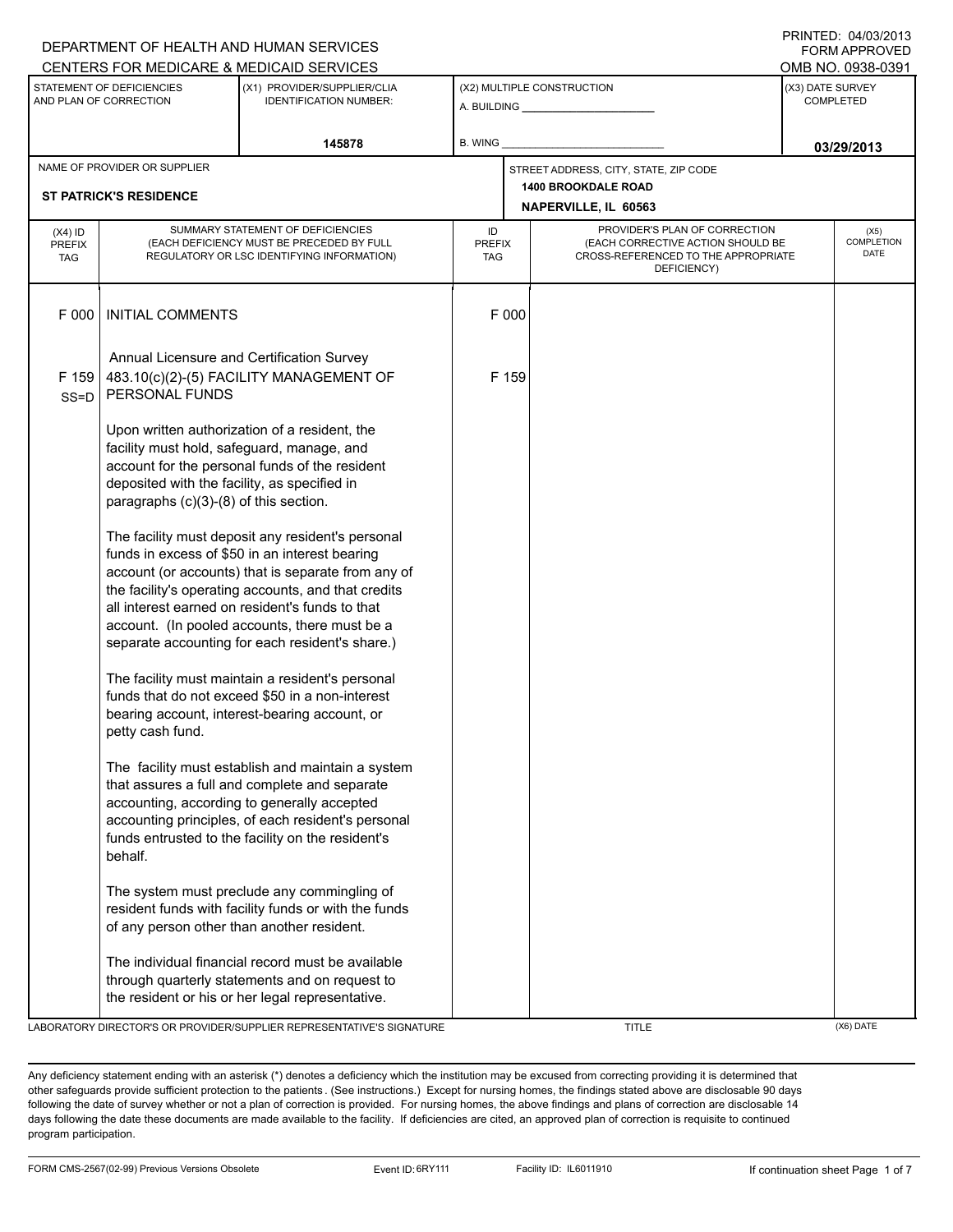|                              |                                                                                         | DEPARTMENT OF HEALTH AND HUMAN SERVICES                                                                  |                            |       |                                                                          |                  | U ININ ILLU. <del>טעו</del> טער<br><b>FORM APPROVED</b> |  |
|------------------------------|-----------------------------------------------------------------------------------------|----------------------------------------------------------------------------------------------------------|----------------------------|-------|--------------------------------------------------------------------------|------------------|---------------------------------------------------------|--|
|                              | STATEMENT OF DEFICIENCIES                                                               | CENTERS FOR MEDICARE & MEDICAID SERVICES<br>(X1) PROVIDER/SUPPLIER/CLIA                                  |                            |       | OMB NO. 0938-0391<br>(X3) DATE SURVEY                                    |                  |                                                         |  |
| AND PLAN OF CORRECTION       |                                                                                         | <b>IDENTIFICATION NUMBER:</b>                                                                            | (X2) MULTIPLE CONSTRUCTION |       |                                                                          | <b>COMPLETED</b> |                                                         |  |
|                              |                                                                                         | 145878                                                                                                   | B. WING                    |       |                                                                          |                  |                                                         |  |
| NAME OF PROVIDER OR SUPPLIER |                                                                                         |                                                                                                          |                            |       |                                                                          | 03/29/2013       |                                                         |  |
|                              |                                                                                         |                                                                                                          |                            |       | STREET ADDRESS, CITY, STATE, ZIP CODE<br><b>1400 BROOKDALE ROAD</b>      |                  |                                                         |  |
|                              | <b>ST PATRICK'S RESIDENCE</b>                                                           |                                                                                                          |                            |       | NAPERVILLE, IL 60563                                                     |                  |                                                         |  |
| $(X4)$ ID                    | SUMMARY STATEMENT OF DEFICIENCIES                                                       |                                                                                                          | ID                         |       | PROVIDER'S PLAN OF CORRECTION                                            |                  | (X5)                                                    |  |
| <b>PREFIX</b><br><b>TAG</b>  | (EACH DEFICIENCY MUST BE PRECEDED BY FULL<br>REGULATORY OR LSC IDENTIFYING INFORMATION) |                                                                                                          | <b>PREFIX</b><br>TAG       |       | (EACH CORRECTIVE ACTION SHOULD BE<br>CROSS-REFERENCED TO THE APPROPRIATE |                  | <b>COMPLETION</b><br><b>DATE</b>                        |  |
|                              |                                                                                         |                                                                                                          |                            |       | DEFICIENCY)                                                              |                  |                                                         |  |
|                              |                                                                                         |                                                                                                          |                            |       |                                                                          |                  |                                                         |  |
| F 159                        | Continued From page 1                                                                   |                                                                                                          |                            | F 159 |                                                                          |                  |                                                         |  |
|                              |                                                                                         | The facility must notify each resident that receives                                                     |                            |       |                                                                          |                  |                                                         |  |
|                              | Medicaid benefits when the amount in the                                                |                                                                                                          |                            |       |                                                                          |                  |                                                         |  |
|                              |                                                                                         | resident's account reaches \$200 less than the                                                           |                            |       |                                                                          |                  |                                                         |  |
|                              |                                                                                         | SSI resource limit for one person, specified in<br>section $1611(a)(3)(B)$ of the Act; and that, if the  |                            |       |                                                                          |                  |                                                         |  |
|                              |                                                                                         | amount in the account, in addition to the value of                                                       |                            |       |                                                                          |                  |                                                         |  |
|                              | the resident's other nonexempt resources,                                               |                                                                                                          |                            |       |                                                                          |                  |                                                         |  |
|                              |                                                                                         | reaches the SSI resource limit for one person, the<br>resident may lose eligibility for Medicaid or SSI. |                            |       |                                                                          |                  |                                                         |  |
|                              |                                                                                         |                                                                                                          |                            |       |                                                                          |                  |                                                         |  |
|                              |                                                                                         | This REQUIREMENT is not met as evidenced                                                                 |                            |       |                                                                          |                  |                                                         |  |
|                              | by:                                                                                     | Based on interview and record review, the facility                                                       |                            |       |                                                                          |                  |                                                         |  |
|                              |                                                                                         | failed to notify 2 residents (R31, R32) and/or next                                                      |                            |       |                                                                          |                  |                                                         |  |
|                              |                                                                                         | of kin when their trust fund balances reached                                                            |                            |       |                                                                          |                  |                                                         |  |
|                              |                                                                                         | \$200 less than the Social Security Income limit<br>(\$1800). This applies to 2 residents out of a       |                            |       |                                                                          |                  |                                                         |  |
|                              |                                                                                         | sample of 80 residents reviewed for trust fund                                                           |                            |       |                                                                          |                  |                                                         |  |
|                              | balances.                                                                               |                                                                                                          |                            |       |                                                                          |                  |                                                         |  |
|                              | Findings include:                                                                       |                                                                                                          |                            |       |                                                                          |                  |                                                         |  |
|                              |                                                                                         | Balance report for R31 provided on 3/26/13                                                               |                            |       |                                                                          |                  |                                                         |  |
|                              | indicates trust fund balance of \$2,017.93.                                             |                                                                                                          |                            |       |                                                                          |                  |                                                         |  |
|                              |                                                                                         | On 3/27/13 at 10:35 am, E7 (Business Office)                                                             |                            |       |                                                                          |                  |                                                         |  |
|                              |                                                                                         | stated she wasn't aware she had to notify the                                                            |                            |       |                                                                          |                  |                                                         |  |
|                              |                                                                                         | resident or families when the trust fund balance                                                         |                            |       |                                                                          |                  |                                                         |  |
|                              | reaches \$1800. She stated she sends out                                                | quarterly statements but was not aware this                                                              |                            |       |                                                                          |                  |                                                         |  |
|                              |                                                                                         | notification of the balance reaching \$1800 was                                                          |                            |       |                                                                          |                  |                                                         |  |
|                              |                                                                                         | required. E7 stated she would send a notification                                                        |                            |       |                                                                          |                  |                                                         |  |
|                              | to Medicaid regarding R31's overage.                                                    |                                                                                                          |                            |       |                                                                          |                  |                                                         |  |
|                              |                                                                                         | Balance report from E7 for R32 dated 3/26/13                                                             |                            |       |                                                                          |                  |                                                         |  |
|                              | reflects a trust fund balance of \$1,841.25.                                            |                                                                                                          |                            |       |                                                                          |                  |                                                         |  |
|                              |                                                                                         |                                                                                                          |                            |       |                                                                          |                  |                                                         |  |

FORM CMS-2567(02-99) Previous Versions Obsolete Event ID: 6RY111 Facility ID: IL6011910 If continuation sheet Page 2 of 7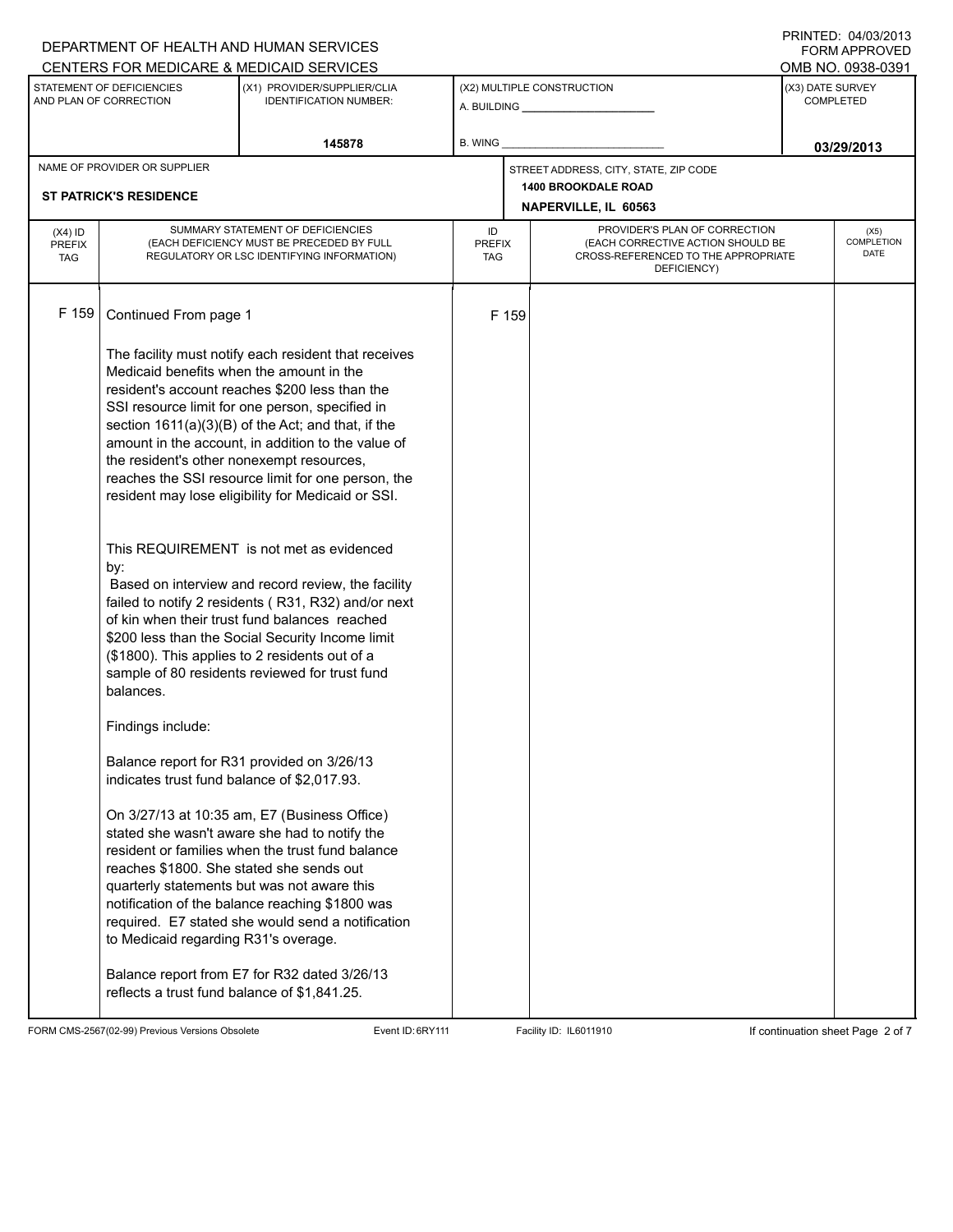| OMB NO. 0938-0391<br>(X3) DATE SURVEY<br><b>COMPLETED</b>                                              |
|--------------------------------------------------------------------------------------------------------|
|                                                                                                        |
| 03/29/2013                                                                                             |
|                                                                                                        |
|                                                                                                        |
| (X5)<br>COMPLETION<br>(EACH CORRECTIVE ACTION SHOULD BE<br>DATE<br>CROSS-REFERENCED TO THE APPROPRIATE |
|                                                                                                        |
|                                                                                                        |
|                                                                                                        |

FORM CMS-2567(02-99) Previous Versions Obsolete Event ID: 6RY111 Facility ID: IL6011910 If continuation sheet Page 3 of 7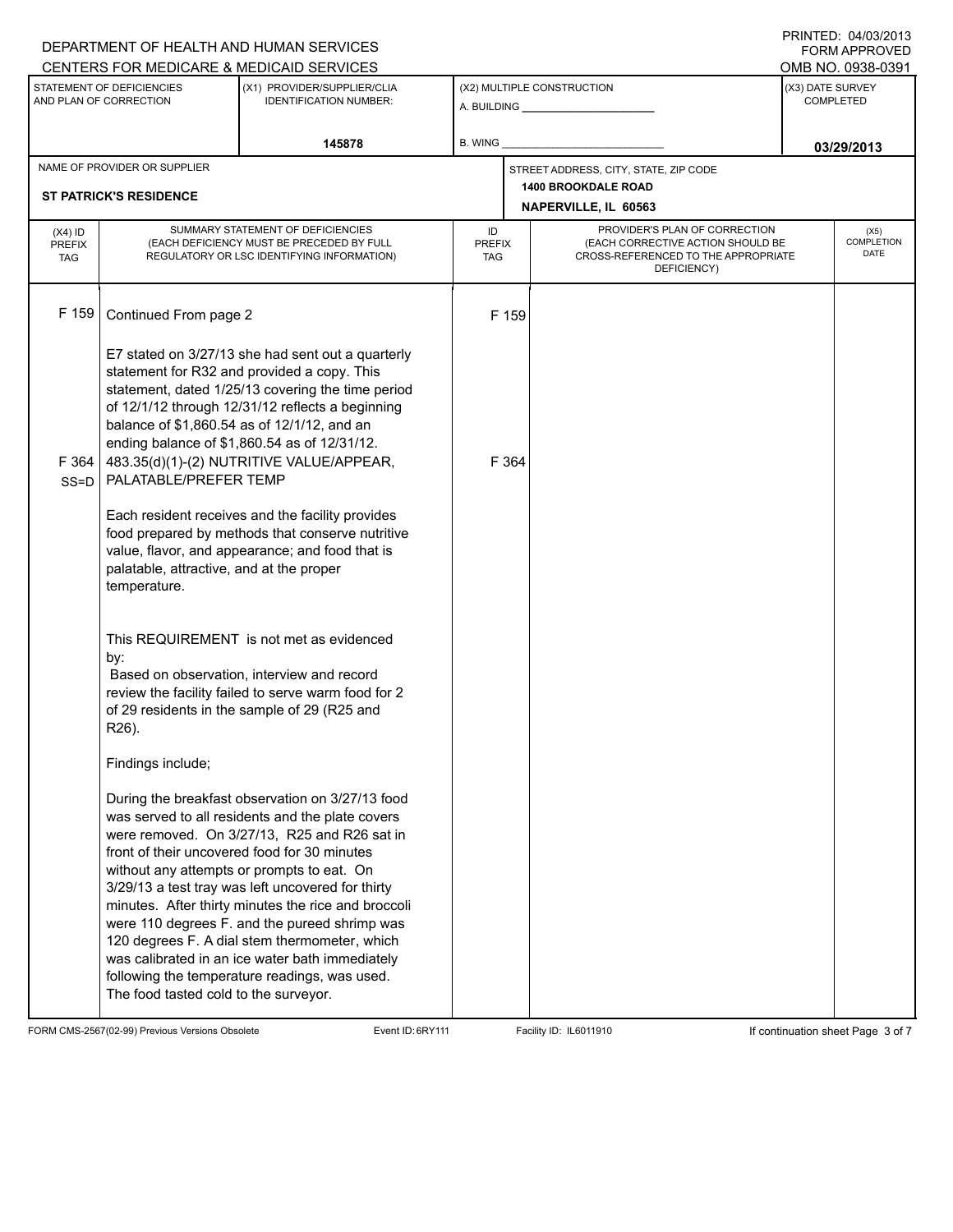|                                                     |                                                                                                                                                                                                                                                                                               | DEPARTMENT OF HEALTH AND HUMAN SERVICES<br>CENTERS FOR MEDICARE & MEDICAID SERVICES                                                                                                                                                                                                                                  |                                                    |      |                                                                                                                          |                                      | 11111111122.0770972019<br><b>FORM APPROVED</b><br>OMB NO. 0938-0391 |
|-----------------------------------------------------|-----------------------------------------------------------------------------------------------------------------------------------------------------------------------------------------------------------------------------------------------------------------------------------------------|----------------------------------------------------------------------------------------------------------------------------------------------------------------------------------------------------------------------------------------------------------------------------------------------------------------------|----------------------------------------------------|------|--------------------------------------------------------------------------------------------------------------------------|--------------------------------------|---------------------------------------------------------------------|
| STATEMENT OF DEFICIENCIES<br>AND PLAN OF CORRECTION |                                                                                                                                                                                                                                                                                               | (X1) PROVIDER/SUPPLIER/CLIA<br><b>IDENTIFICATION NUMBER:</b>                                                                                                                                                                                                                                                         | (X2) MULTIPLE CONSTRUCTION                         |      |                                                                                                                          | (X3) DATE SURVEY<br><b>COMPLETED</b> |                                                                     |
|                                                     |                                                                                                                                                                                                                                                                                               | 145878                                                                                                                                                                                                                                                                                                               | B. WING                                            |      |                                                                                                                          | 03/29/2013                           |                                                                     |
|                                                     | NAME OF PROVIDER OR SUPPLIER                                                                                                                                                                                                                                                                  |                                                                                                                                                                                                                                                                                                                      |                                                    |      | STREET ADDRESS, CITY, STATE, ZIP CODE                                                                                    |                                      |                                                                     |
|                                                     | <b>ST PATRICK'S RESIDENCE</b>                                                                                                                                                                                                                                                                 |                                                                                                                                                                                                                                                                                                                      | <b>1400 BROOKDALE ROAD</b><br>NAPERVILLE, IL 60563 |      |                                                                                                                          |                                      |                                                                     |
| $(X4)$ ID<br><b>PREFIX</b><br><b>TAG</b>            | SUMMARY STATEMENT OF DEFICIENCIES<br>(EACH DEFICIENCY MUST BE PRECEDED BY FULL<br>REGULATORY OR LSC IDENTIFYING INFORMATION)                                                                                                                                                                  |                                                                                                                                                                                                                                                                                                                      | ID<br><b>PREFIX</b><br>TAG                         |      | PROVIDER'S PLAN OF CORRECTION<br>(EACH CORRECTIVE ACTION SHOULD BE<br>CROSS-REFERENCED TO THE APPROPRIATE<br>DEFICIENCY) | (X5)<br>COMPLETION<br>DATE           |                                                                     |
| F 364                                               | Continued From page 3                                                                                                                                                                                                                                                                         |                                                                                                                                                                                                                                                                                                                      | F 364                                              |      |                                                                                                                          |                                      |                                                                     |
|                                                     | E1 indicated R25's tray should have been left<br>covered until the staff were ready to help her eat.<br>E1 indicated R26 prefers to feed herself and<br>refuses staff help R26 will fall asleep and needs<br>to be prompted to continue to eat<br>R25 and R26's weight sheets documented a 9% |                                                                                                                                                                                                                                                                                                                      |                                                    |      |                                                                                                                          |                                      |                                                                     |
| F441<br>$SS = D$                                    | SPREAD, LINENS                                                                                                                                                                                                                                                                                | gradual weight loss for the last 6 months.<br>483.65 INFECTION CONTROL, PREVENT                                                                                                                                                                                                                                      |                                                    | F441 |                                                                                                                          |                                      |                                                                     |
|                                                     | The facility must establish and maintain an<br>Infection Control Program designed to provide a<br>safe, sanitary and comfortable environment and<br>to help prevent the development and transmission<br>of disease and infection.                                                             |                                                                                                                                                                                                                                                                                                                      |                                                    |      |                                                                                                                          |                                      |                                                                     |
|                                                     | (a) Infection Control Program<br>Program under which it -<br>in the facility;<br>actions related to infections.                                                                                                                                                                               | The facility must establish an Infection Control<br>(1) Investigates, controls, and prevents infections<br>(2) Decides what procedures, such as isolation,<br>should be applied to an individual resident; and<br>(3) Maintains a record of incidents and corrective                                                 |                                                    |      |                                                                                                                          |                                      |                                                                     |
|                                                     | (b) Preventing Spread of Infection<br>(1) When the Infection Control Program<br>isolate the resident.<br>direct contact will transmit the disease.                                                                                                                                            | determines that a resident needs isolation to<br>prevent the spread of infection, the facility must<br>(2) The facility must prohibit employees with a<br>communicable disease or infected skin lesions<br>from direct contact with residents or their food, if<br>(3) The facility must require staff to wash their |                                                    |      |                                                                                                                          |                                      |                                                                     |

FORM CMS-2567(02-99) Previous Versions Obsolete Event ID: 6RY111 Facility ID: IL6011910 If continuation sheet Page 4 of 7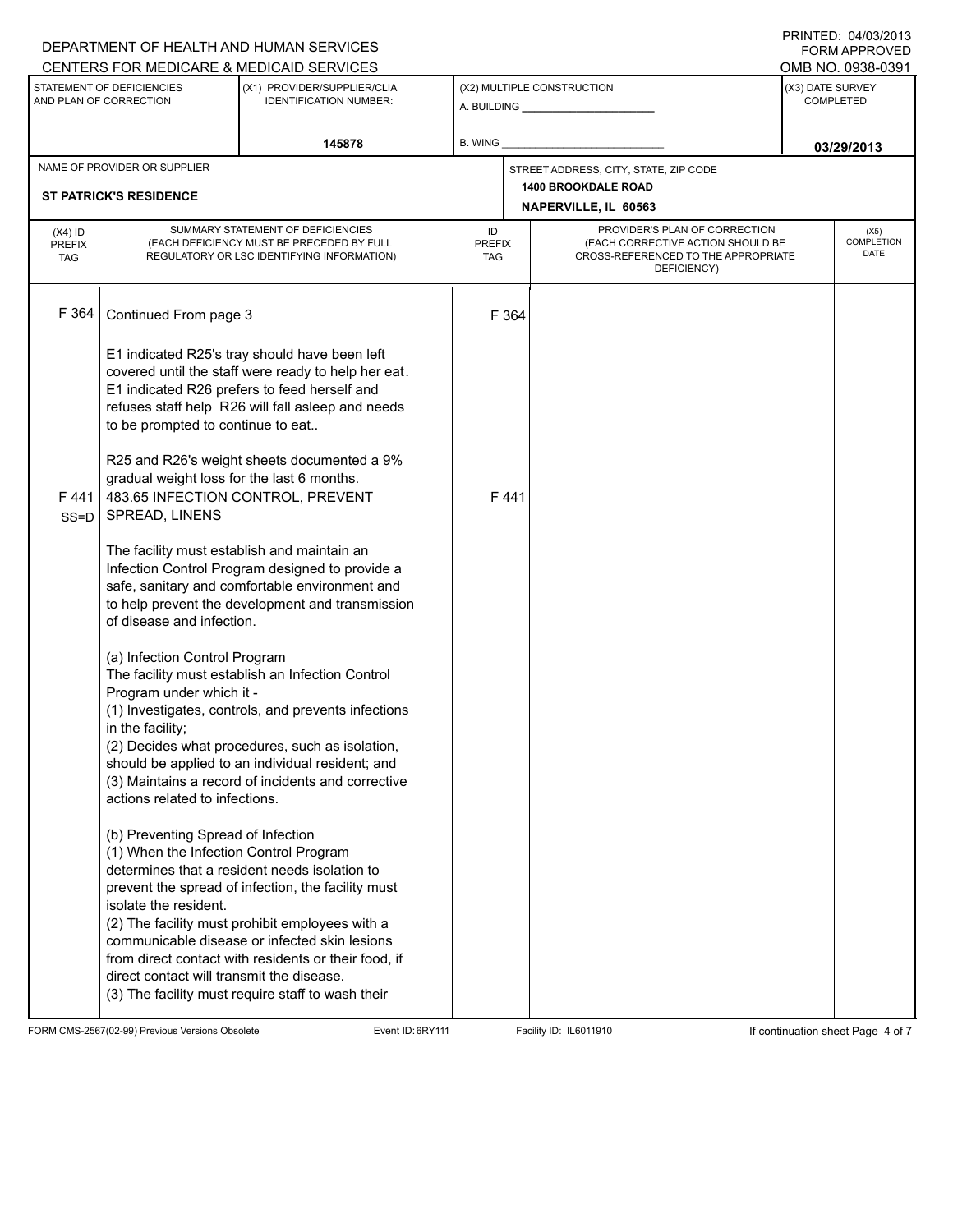| OMB NO. 0938-0391                        |  |  |
|------------------------------------------|--|--|
|                                          |  |  |
| (X3) DATE SURVEY<br><b>COMPLETED</b>     |  |  |
| 03/29/2013                               |  |  |
|                                          |  |  |
|                                          |  |  |
| (X5)<br><b>COMPLETION</b><br><b>DATE</b> |  |  |
|                                          |  |  |
|                                          |  |  |

FORM CMS-2567(02-99) Previous Versions Obsolete Event ID: 6RY111 Facility ID: IL6011910 If continuation sheet Page 5 of 7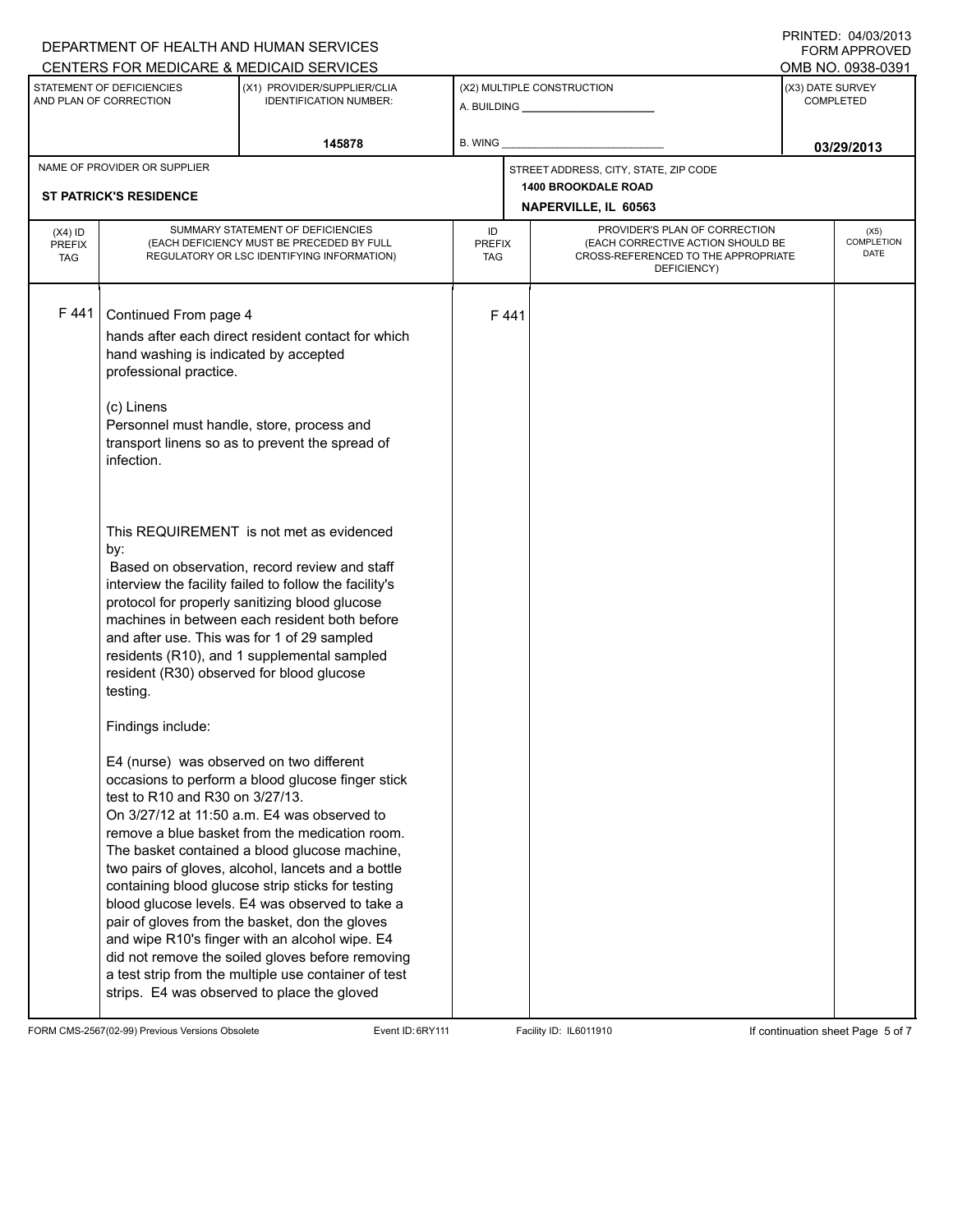|                                                     |                                                                                         | DEPARTMENT OF HEALTH AND HUMAN SERVICES<br><b>CENTERS FOR MEDICARE &amp; MEDICAID SERVICES</b>      |                             |                            |                                                                          |      | FORM APPROVED<br>OMB NO. 0938-0391 |  |
|-----------------------------------------------------|-----------------------------------------------------------------------------------------|-----------------------------------------------------------------------------------------------------|-----------------------------|----------------------------|--------------------------------------------------------------------------|------|------------------------------------|--|
|                                                     |                                                                                         | (X1) PROVIDER/SUPPLIER/CLIA                                                                         |                             |                            |                                                                          |      |                                    |  |
| STATEMENT OF DEFICIENCIES<br>AND PLAN OF CORRECTION |                                                                                         | <b>IDENTIFICATION NUMBER:</b>                                                                       |                             | (X2) MULTIPLE CONSTRUCTION |                                                                          |      | (X3) DATE SURVEY<br>COMPLETED      |  |
| 145878                                              |                                                                                         |                                                                                                     | B. WING                     |                            |                                                                          |      | 03/29/2013                         |  |
|                                                     | NAME OF PROVIDER OR SUPPLIER                                                            |                                                                                                     |                             |                            | STREET ADDRESS, CITY, STATE, ZIP CODE                                    |      |                                    |  |
|                                                     | <b>ST PATRICK'S RESIDENCE</b>                                                           |                                                                                                     |                             |                            | <b>1400 BROOKDALE ROAD</b>                                               |      |                                    |  |
|                                                     |                                                                                         |                                                                                                     |                             | NAPERVILLE, IL 60563       |                                                                          |      |                                    |  |
| $(X4)$ ID                                           | SUMMARY STATEMENT OF DEFICIENCIES                                                       |                                                                                                     | ID                          |                            | PROVIDER'S PLAN OF CORRECTION                                            | (X5) |                                    |  |
| <b>PREFIX</b>                                       | (EACH DEFICIENCY MUST BE PRECEDED BY FULL<br>REGULATORY OR LSC IDENTIFYING INFORMATION) |                                                                                                     | <b>PREFIX</b><br><b>TAG</b> |                            | (EACH CORRECTIVE ACTION SHOULD BE<br>CROSS-REFERENCED TO THE APPROPRIATE |      | COMPLETION<br>DATE                 |  |
| <b>TAG</b>                                          |                                                                                         |                                                                                                     |                             |                            | DEFICIENCY)                                                              |      |                                    |  |
|                                                     |                                                                                         |                                                                                                     |                             |                            |                                                                          |      |                                    |  |
| F441                                                | Continued From page 5                                                                   |                                                                                                     |                             | F441                       |                                                                          |      |                                    |  |
|                                                     |                                                                                         |                                                                                                     |                             |                            |                                                                          |      |                                    |  |
|                                                     |                                                                                         | finger inside the multiple use container and                                                        |                             |                            |                                                                          |      |                                    |  |
|                                                     |                                                                                         | withdraw a test strip for use. When the procedure<br>was done E4 returned the blood glucose machine |                             |                            |                                                                          |      |                                    |  |
|                                                     |                                                                                         | into the blue basket where the remaining pair of                                                    |                             |                            |                                                                          |      |                                    |  |
|                                                     |                                                                                         | gloves were. E4 returned to the medication room                                                     |                             |                            |                                                                          |      |                                    |  |
|                                                     |                                                                                         | and was observed to wipe the blood glucose                                                          |                             |                            |                                                                          |      |                                    |  |
|                                                     | machine with a bleach wipe. E4 wiped the                                                |                                                                                                     |                             |                            |                                                                          |      |                                    |  |
|                                                     |                                                                                         | machine for approximately 15 seconds. E4 was                                                        |                             |                            |                                                                          |      |                                    |  |
|                                                     | asked to explain the facility's protocol for                                            |                                                                                                     |                             |                            |                                                                          |      |                                    |  |
|                                                     |                                                                                         | sanitizing the blood glucose machine. E4 said                                                       |                             |                            |                                                                          |      |                                    |  |
|                                                     |                                                                                         | they are to wipe the machine with the bleach wipe                                                   |                             |                            |                                                                          |      |                                    |  |
|                                                     |                                                                                         | but could not state the length of contact time                                                      |                             |                            |                                                                          |      |                                    |  |
|                                                     |                                                                                         | required to properly sanitize the blood glucose                                                     |                             |                            |                                                                          |      |                                    |  |
|                                                     |                                                                                         | machine. E4 reviewed the directions for the                                                         |                             |                            |                                                                          |      |                                    |  |
|                                                     |                                                                                         | length of contact time required for sanitizing                                                      |                             |                            |                                                                          |      |                                    |  |
|                                                     |                                                                                         | found on the container. After review, E4 said the<br>contact time should be one minute and this was |                             |                            |                                                                          |      |                                    |  |
|                                                     |                                                                                         | not done. E4 said that she was not aware of this                                                    |                             |                            |                                                                          |      |                                    |  |
|                                                     |                                                                                         | and had not received specific training regarding                                                    |                             |                            |                                                                          |      |                                    |  |
|                                                     | this.                                                                                   |                                                                                                     |                             |                            |                                                                          |      |                                    |  |
|                                                     |                                                                                         |                                                                                                     |                             |                            |                                                                          |      |                                    |  |
|                                                     |                                                                                         | E4 was observed at 12:15 p.m. to perform a                                                          |                             |                            |                                                                          |      |                                    |  |
|                                                     |                                                                                         | blood glucose finger stick test for R 30. E 4 did                                                   |                             |                            |                                                                          |      |                                    |  |
|                                                     |                                                                                         | not clean the blood glucose machine before using                                                    |                             |                            |                                                                          |      |                                    |  |
|                                                     |                                                                                         | it to test the blood glucose for $R$ 30. E 4 did not                                                |                             |                            |                                                                          |      |                                    |  |
|                                                     |                                                                                         | obtain clean gloves before performing this test.                                                    |                             |                            |                                                                          |      |                                    |  |
|                                                     |                                                                                         | E4 was observed to put on the pair of gloves that                                                   |                             |                            |                                                                          |      |                                    |  |
|                                                     |                                                                                         | was left in the blue basket after the testing was                                                   |                             |                            |                                                                          |      |                                    |  |
|                                                     |                                                                                         | completed with R10. E4 wore these gloves, wiped                                                     |                             |                            |                                                                          |      |                                    |  |
|                                                     |                                                                                         | R30's finger with alcohol, used a gloved finger                                                     |                             |                            |                                                                          |      |                                    |  |
|                                                     |                                                                                         | and stuck the gloved finger inside the multiple                                                     |                             |                            |                                                                          |      |                                    |  |
|                                                     | use container of blood glucose test strips.                                             |                                                                                                     |                             |                            |                                                                          |      |                                    |  |
|                                                     |                                                                                         | Interviews with E3 and E5 (nurses) stated they                                                      |                             |                            |                                                                          |      |                                    |  |
|                                                     |                                                                                         | are to use an alcohol wipes to clean the blood                                                      |                             |                            |                                                                          |      |                                    |  |
|                                                     |                                                                                         | glucose machines after performing blood glucose                                                     |                             |                            |                                                                          |      |                                    |  |
|                                                     |                                                                                         | tests on the residents. E6(nurse) stated they were                                                  |                             |                            |                                                                          |      |                                    |  |
|                                                     |                                                                                         | to use the bleach wipe after use of the blood                                                       |                             |                            |                                                                          |      |                                    |  |
|                                                     |                                                                                         |                                                                                                     |                             |                            |                                                                          |      |                                    |  |

FORM CMS-2567(02-99) Previous Versions Obsolete Event ID: 6RY111 Facility ID: IL6011910 If continuation sheet Page 6 of 7

DEPARTMENT OF HEALTH AND HUMAN SERVICES